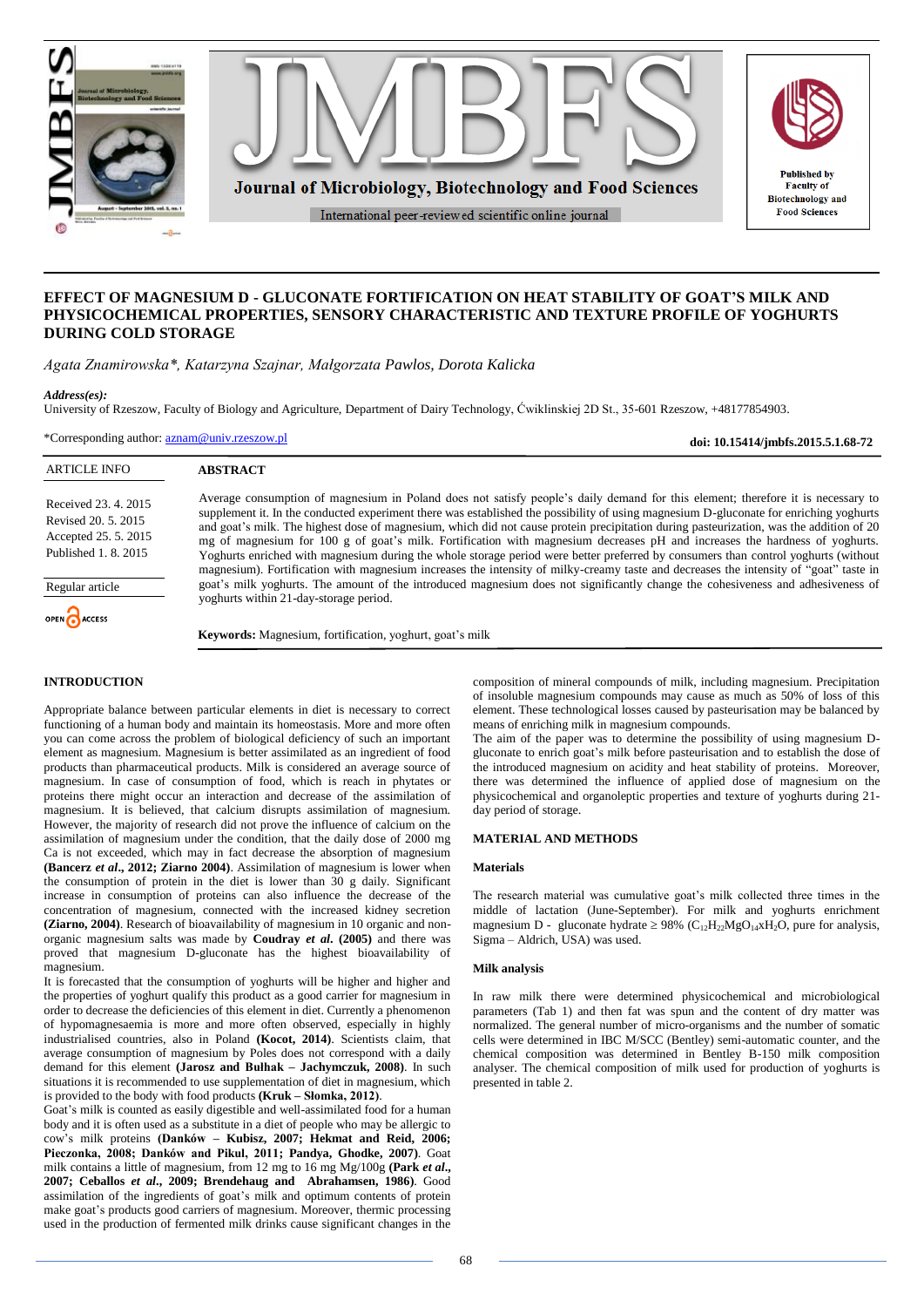#### **Table 1** Quality of raw goat's milk

| <b>Properties</b>                                                                                                                                                                                               | Average $\pm$ standard deviation                                                                                                                                                            |
|-----------------------------------------------------------------------------------------------------------------------------------------------------------------------------------------------------------------|---------------------------------------------------------------------------------------------------------------------------------------------------------------------------------------------|
| General number of micro-organisms<br>(CFU/ml)<br>Number of somatic cells (1 ml)<br>pH<br>General acidity (SH)<br>Freezing point $\rm(C)$<br>Protein $(\%)$<br>Fat $(\%)$<br>Lactose $(\%)$<br>Dry matter $(\%)$ | 359 000 ± 51 000<br>400 000 $\pm$ 30 000<br>$6.570 \pm 0.022$<br>$6.400 \pm 0.045$<br>$-0.569 \pm 0.002$<br>$2.580 \pm 0.032$<br>$3.440\pm0.500$<br>$4.200 \pm 0.025$<br>$10.920 \pm 0.600$ |

**Table 2** Chemical composition of normalized milk for production of yoghurts

| <b>Properties</b> | Average $\pm$ standard deviation |  |  |  |
|-------------------|----------------------------------|--|--|--|
| Protein $(\%)$    | $3.88 \pm 0.06$                  |  |  |  |
| Fat $(\%)$        | $2.06\pm0.26$                    |  |  |  |
| Lactose $(\%)$    | $6.45\pm0.04$                    |  |  |  |
| Dry matter $(\%)$ | $13.90 \pm 0.31$                 |  |  |  |

#### **Heat stability of milk enriched in magnesium D - gluconate**

The experiment was conducted in two stages. The scope of tests of the first stage included determining the quantity of addition of magnesium D - gluconate hydrate  $\geq$  98% (C<sub>12</sub>H<sub>22</sub>MgO<sub>14</sub>xH<sub>2</sub>O, pure for analysis, Sigma – Aldrich, USA) not causing thermal denaturation of proteins of milk during its pasteurization in temperature of 72°C for 15 seconds. The doses of magnesium presented in tables were calculated based on molecular weight of magnesium gluconate. The experiment started with the dose of 1 mg of magnesium for 100 g of milk and continued until denaturation occurred during pasteurization. There was also made a test sample without addition of magnesium. After cooling milk samples pH was determined.

#### **Preparation of yoghurts**

The scope of the second stage of tests included production of yoghurt with the thermostatic method of various levels of enrichment with magnesium (0 mg, 5 mg, 10 mg, 15 mg and 20 mg) with the use of the vaccine FD-DVS YC-X16 (Chr. Hansen). Fermentation was conducted for 4.5 hours in disposable containers with lids (100 ml) in temperature of 43°C.

#### **Yoghurts analysis**

The assessment of the influence of addition of magnesium gluconate on acidity, texture and sensory characteristics (1-9 points) was conducted at four fixed dates, i.e. after 1 day, 7 days, 14 days and 21 days of storage. Preferences were determined by ranking method (9 - the most preferred yoghurt, 1 - the least preferred yoghurt). Determining potential acidity was performed by titration of 0.25N samples with standard solution of sodium hydroxide in presence of phenolphthalein as an indicator. Determining active acidity (pH) was performed with the electrometric method by measurement of activity of hydrogen ions with the use of pH/conductivity meter  $CPC - 505$  (Elmetron) equipped with the combination electrode OSH  $12 - 00$ . The texture was determined with the analyser Brookfield CT3 equipped with Brookfield Texture Pro CT software. For determination there was selected the TPA test with the following settings: sample – cylinder 66.00 mm x 33.86 mm, force 0.1 N, head speed 1 mm/s, table TA-BT-KIT, probe TA3/100.

#### **Statistical analysis**

The obtained results were worked out statistically in the software Statistica v.10 with the use of one-way analysis of variance, and significance of differences between the averages was estimated with Tukey's test.

## **RESULTS AND DISCUSSION**

#### **Effect of pasteurization on enriched goat's milk**

Magnesium D-gluconate belongs to the water-soluble compounds that cause the appearance of considerable amounts of ionic forms of magnesium. 70 - 75% of magnesium in the fresh milk is in the form of soluble salts, the remaining part of magnesium occurs as a colloidal compounds (phosphate and citrate). Only 15% of the magnesium in fresh milk is in the free ionic form. Increasing the amount of magnesium ions reduces the stability of milk proteins which can cause the thermal coagulation **(Ścibisz** *et al***., 2012; Zaręba** *et al***., 2012)**.

The conducted tests have proven that the highest dose of magnesium which does not caused the precipitation of proteins after pasteurization was 20 mg of magnesium for 100 g of goat milk. The dose of fortification with magnesium causing precipitation of proteins after pasteurization in 75°C was 21 mg of magnesium for 100 g of milk. It was also observed that putting of higher and higher doses of magnesium D-gluconate caused a reduction of pH of milk (Fig 1). Enriching milk with the dose of 20 mg of magnesium (for 100 mg of milk) caused a reduction of active acidity from 6.530 (milk without addition of magnesium D-gluconate) to 6.250.



**Figure 1** Influence of applied dose of magnesium in the form of D-gluconate on pH of milk after pasteurization

#### **Effect of fortification on acidity of yoghurts**

Yoghurts enriched in 5, 10, 15, 20 mg of magnesium (for 100 g of processed milk) were characterized during the 21 days of storage by higher values of pH in comparison to test yoghurts, without addition of magnesium D-gluconate. On the first day of storage the highest  $pH = 4.541$  were determined in yoghurts enriched with the dose of 20 mg of magnesium (for 100 g of milk for production) and the lowest values of pH (4.335) were determined in test yoghurts. There were found significant differences in active acidity between samples enriched in 20 mg of magnesium and test samples without addition of magnesium D-gluconate. Moreover, in all groups of yoghurts during successive weeks of cold storage, it was observed a reduction of pH and there were found statistically significant differences (Tab 3). According to **Mituniewicz-Małek** *et al***. (2013)** the active acidity of goat's yoghurts (produced with the use of *Lb. casei* 01 inoculant) on first day of storage was 5.330 and it decreased to 4.410 after 21 days of cold storage.

| Characteristic – fixed date of                                    | Dose of enrichment with magnesium (mg of magnesium for 100 g of milk)                                                                    |                                                                                                                                          |                                                                                                                             |                                                                                                                                          |                                                                                                                             |  |
|-------------------------------------------------------------------|------------------------------------------------------------------------------------------------------------------------------------------|------------------------------------------------------------------------------------------------------------------------------------------|-----------------------------------------------------------------------------------------------------------------------------|------------------------------------------------------------------------------------------------------------------------------------------|-----------------------------------------------------------------------------------------------------------------------------|--|
| determination                                                     |                                                                                                                                          |                                                                                                                                          |                                                                                                                             |                                                                                                                                          | 20                                                                                                                          |  |
| $pH - 1$ day<br>$pH - 7$ days<br>$pH - 14$ days<br>$pH - 21$ days | $4.335 \pm 0.017$ <sup>aA</sup><br>4.198 $\pm$ 0.093 <sup>aAB</sup><br>$4.271 \pm 0.003^{\text{aAB}}$<br>$4.151 \pm 0.068$ <sup>aB</sup> | 4.396 $\pm$ 0.027 <sup>aA</sup><br>$4.242 \pm 0.055$ <sup>aB</sup><br>$4.231 \pm 0.039$ <sup>aB</sup><br>$4.189 \pm 0.043$ <sup>aB</sup> | $4.455 \pm 0.065^{\text{aA}}$<br>$4.242 \pm 0.047$ <sup>aB</sup><br>$4.230\pm0.066^{ab}$<br>$4.186 \pm 0.051$ <sup>aB</sup> | $4.451 \pm 0.066$ <sup>aA</sup><br>$4.258 \pm 0.048$ <sup>aB</sup><br>$4.212 \pm 0.051$ <sup>aB</sup><br>$4.187 \pm 0.032$ <sup>aB</sup> | $4.541\pm0.190^{bA}$<br>$4.270 \pm 0.048$ <sup>aB</sup><br>$4.235 \pm 0.045$ <sup>aB</sup><br>$4.200 \pm 0.042^{\text{aB}}$ |  |

**Legend:**  $a-c$  - statistically significant differences ( $p < 0.05$ ) analysed in row

 $A-C$  statistically significant differences ( $p < 0.05$ ) analysed in column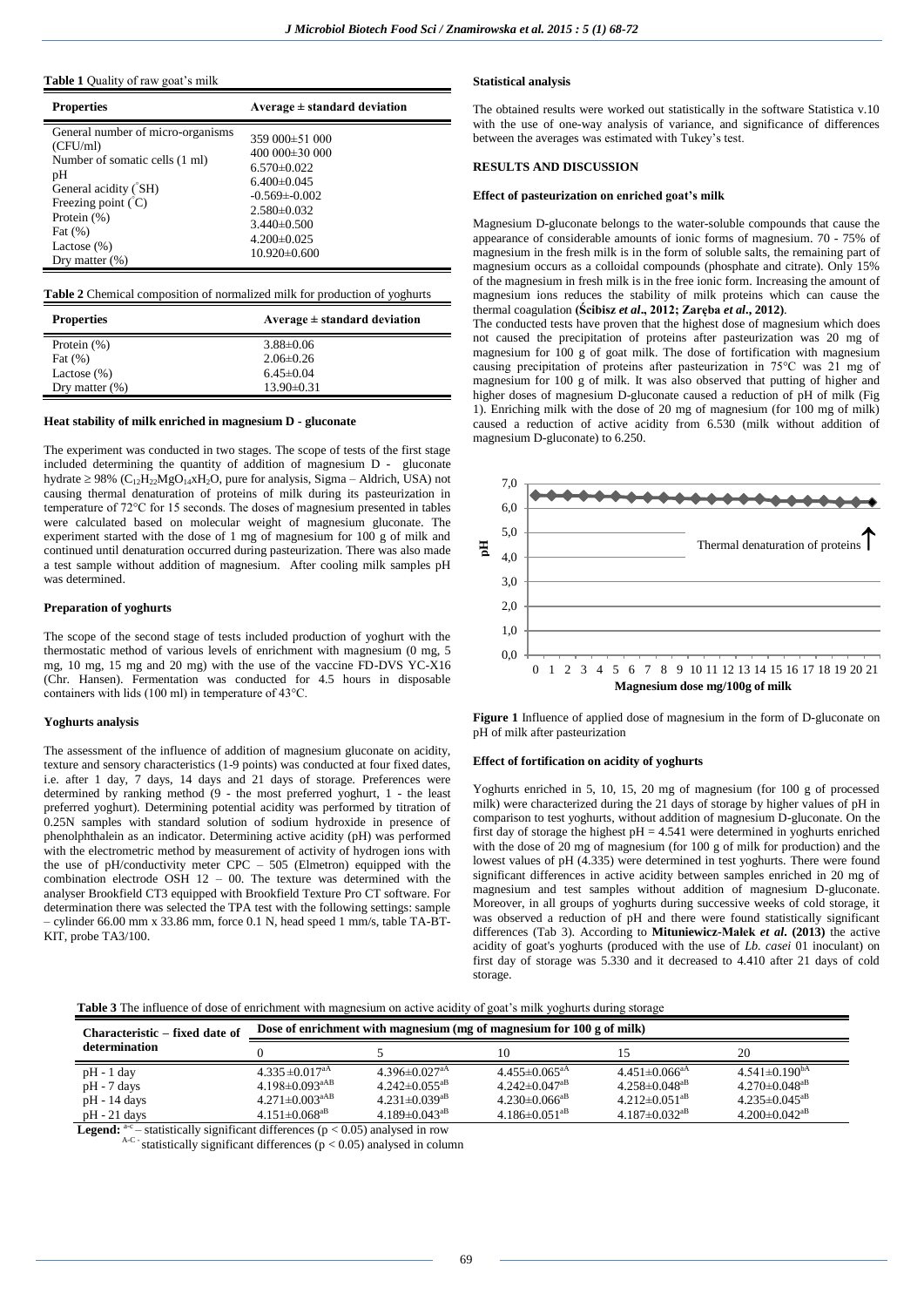## **Effect of fortification on sensory and textural properties of yoghurts**

Non – fortified goat's milk yoghurts were the least preferred by the sensory panel during whole period of cold storage. The sensory panel preferred yoghurts enriched in magnesium on 7th, 14th and 21st day of sensory assessment and yoghurts enriched with a dose of 15 mg of magnesium (for 100 g of milk for production) were chosen as the best. Yoghurts enriched in 5 mg of magnesium were preferably chosen on 1st day of storage. **Mituniewicz - Malek** *et al.* **(2013)** found that goat's milk fermented beverages containing a new generation of probiotic single strains *Lactobacillus sp.* (*Lb. paracasei AD 400, Lb. casei 01 oraz Lb. acidophilus 3*) also showed very good sensory characteristics during cold storage.

| <b>Table 4</b> The influence of dose of enrichment yoghurts with magnesium on preference of sensory panel during storage $(1 - 5 \text{ points})$ |  |  |
|---------------------------------------------------------------------------------------------------------------------------------------------------|--|--|
|                                                                                                                                                   |  |  |

| Characteristic – fixed date of                                                                        | Dose of enrichment with magnesium (mg of magnesium for $100$ g of milk) |                                  |                                  |                                 |                                  |  |  |
|-------------------------------------------------------------------------------------------------------|-------------------------------------------------------------------------|----------------------------------|----------------------------------|---------------------------------|----------------------------------|--|--|
| determination                                                                                         |                                                                         |                                  | 10                               |                                 | 20                               |  |  |
| Preference $-1$ day                                                                                   | $4.556 \pm 2.068$ <sup>aA</sup>                                         | $2.000 \pm 1.118$ <sup>aA</sup>  | $4.555 \pm 2.550$ <sup>aA</sup>  | $3.889 \pm 2.205$ <sup>aA</sup> | $3.444 \pm 1.810^{aA}$           |  |  |
| Preference $-7$ days                                                                                  | $4.556 \pm 2.128$ <sup>aA</sup>                                         | $3.333 \pm 1.732^{abA}$          | $3.667 \pm 2.000$ <sup>abA</sup> | $3.000 \pm 1.500^{bA}$          | $3.778 \pm 1.986^{abA}$          |  |  |
| Preference - 14 days                                                                                  | $4.375 \pm 2.560^{\text{aA}}$                                           | $4.375 \pm 1.847$ <sup>abA</sup> | $3.875 \pm 2.357$ <sup>abA</sup> | $2.375 \pm 1.188^{bA}$          | $3.000 \pm 2.000$ <sup>abA</sup> |  |  |
| Preference $-21$ days                                                                                 | 4.111 $\pm$ 2.522 <sup>aA</sup>                                         | $3.778 \pm 1.922$ <sup>abA</sup> | 3.111 $\pm$ 1.764 <sup>abA</sup> | $2.222 \pm 1.093^{bA}$          | $3.889 \pm 1.900$ <sup>abA</sup> |  |  |
| <b>Legend:</b> $C^{\text{ac}}$ – statistically significant differences ( $p < 0.05$ ) analysed in row |                                                                         |                                  |                                  |                                 |                                  |  |  |

 $A-C$  statistically significant differences ( $p < 0.05$ ) analysed in column

Goat's yoghurts of all experimental groups were characterized by a white colour assessed by the team in the range of 8.556 points to 9.000 points (Tab 5).

Moreover, there was no significant differences in colour of yoghurts depending upon fortification with magnesium and storage time.

**Table 5** The influence of dose of enrichment with magnesium on colour of goat's milk yoghurts during storage (1-9 points)

| Characteristic – fixed date of      | Dose of enrichment with magnesium (mg of magnesium for $100$ g of milk) |                                                      |                                 |                                 |                                 |  |
|-------------------------------------|-------------------------------------------------------------------------|------------------------------------------------------|---------------------------------|---------------------------------|---------------------------------|--|
| determination                       |                                                                         |                                                      | 10                              |                                 | 20                              |  |
| $Colour - 1 day$                    | $8.556 \pm 0.726$ <sup>aA</sup>                                         | $8.556 \pm 0.726$ <sup>aA</sup>                      | $8.556 \pm 0.726$ <sup>aA</sup> | $8.556 \pm 0.726$ <sup>aA</sup> | $8.556 \pm 0.726$ <sup>aA</sup> |  |
| $Colour - 7$ days                   | $8.556\pm0.882^{aA}$                                                    | $8.556 \pm 0.882$ <sup>aA</sup>                      | $8.556 \pm 0.882$ <sup>aA</sup> | $8.556 \pm 0.882$ <sup>aA</sup> | $8.556 \pm 0.882$ <sup>aA</sup> |  |
| $Colour - 14$ days                  | $8.875 \pm 0.354$ <sup>aA</sup>                                         | $8.875 \pm 0.354$ <sup>aA</sup>                      | $8.875 \pm 0.354$ <sup>aA</sup> | $8.875 \pm 0.354$ <sup>aA</sup> | $8.875 \pm 0.354$ <sup>aA</sup> |  |
| $Colour - 21 days$<br>$\rightarrow$ | 9.000 $\pm$ 0.000 <sup>aA</sup><br>$\cdots$                             | 9.000 $\pm$ 0.000 <sup>aA</sup><br>$\wedge$ $\wedge$ | 9.000 $\pm$ 0.000 <sup>aA</sup> | 9.000 $\pm$ 0.000 <sup>aA</sup> | 9.000 $\pm$ 0.000 <sup>aA</sup> |  |

Legend:  $c$  – statistically significant differences ( $p < 0.05$ ) analysed in row  $A-C$  statistically significant differences ( $p < 0.05$ ) analysed in column

Goat's milk products are particularly exposed to occurrence of defects in texture lower consistence of curd produced by the thermostatic method, too liquid consistence and low viscosity of curd produced by a tank method **(Szczepanik and Libudzisz, 2000)**. In the experiment there was observed positive effect of enrichment on the consistency, especially in yoghurts fortified with 20 mg of

magnesium (for 100 g of processed milk) in comparison to non-fortified yoghurts (Tab 6). According to **Znamirowska** *et al***. (2015)** fortification of goat's yoghurt with magnesium chloride (20 mg of magnesium for 100 g of milk for production) has a positive effect on consistency.

| Table 6 '<br>-influence of<br>The <b>The</b> | t dose of enrichment with magnesium on consistency of goat's milk voghurts during storage ( | points |
|----------------------------------------------|---------------------------------------------------------------------------------------------|--------|
|                                              |                                                                                             |        |

| Characteristic – fixed date                                                                           | Dose of enrichment with magnesium (mg of magnesium for $100 g$ of milk) |                               |                                 |                                 |                                 |  |  |
|-------------------------------------------------------------------------------------------------------|-------------------------------------------------------------------------|-------------------------------|---------------------------------|---------------------------------|---------------------------------|--|--|
| of determination                                                                                      |                                                                         |                               | 10                              |                                 | 20                              |  |  |
| Consistency $-1$ day                                                                                  | $7.111 \pm 1.616$ <sup>aA</sup>                                         | $7.889\pm0.928$ <sup>aA</sup> | $7.000 \pm 1.936$ <sup>aA</sup> | $7.333 \pm 1.236$ <sup>aA</sup> | $7.089 \pm 0.928$ <sup>aA</sup> |  |  |
| Consistency $-7$ days                                                                                 | $7.222 \pm 1.416^{\text{aA}}$                                           | $7.667\pm0.866$ <sup>aA</sup> | $7.222 \pm 1.716$ <sup>aA</sup> | $7.778 \pm 1.092$ <sup>aA</sup> | $8.111 \pm 0.928$ <sup>aA</sup> |  |  |
| Consistency $-14$ days                                                                                | $7.625 \pm 1.302$ <sup>aA</sup>                                         | $7.875\pm0.991$ <sup>aA</sup> | $7.000\pm2.619^{aA}$            | $7.725 \pm 1.588$ <sup>aA</sup> | $8.000 \pm 1.069$ <sup>aA</sup> |  |  |
| Consistency $-21$ days                                                                                | $7.889 \pm 1.167$ <sup>aA</sup>                                         | $8.222 \pm 1.302^{\text{aA}}$ | $7.889 \pm 1.167$ <sup>aA</sup> | $8.222 \pm 1.302$ <sup>aA</sup> | $8.222 \pm 1.302$ <sup>aA</sup> |  |  |
| <b>Legend:</b> $C^{\text{ac}}$ – statistically significant differences ( $p < 0.05$ ) analysed in row |                                                                         |                               |                                 |                                 |                                 |  |  |

Legend:  $A-C$  -statistically significant differences ( $p < 0.05$ ) analysed in column

Table 7 presents the results of the assessment of intensity of milky - creamy taste in all groups of yoghurts. In control yoghurts, non-fortified with magnesium Dgluconate, there was found less intense milky-creamy taste. The sensory panel found that fortification with magnesium increases perceptibility of milky-creamy taste in goat's yoghurts.

Table 7 The influence of doses of enrichment with magnesium on perceptibility of milky-creamy taste of goat's milk yoghurts during storage (1-9 points)

| Characteristic – fixed date of                                                              | Dose of enrichment with magnesium (mg of magnesium for 100 g of milk) |                                 |                                 |                                 |                                 |  |
|---------------------------------------------------------------------------------------------|-----------------------------------------------------------------------|---------------------------------|---------------------------------|---------------------------------|---------------------------------|--|
| determination                                                                               |                                                                       |                                 | 10                              |                                 | 20                              |  |
| Milky-creamy taste $-1$ day                                                                 | $4.556 \pm 1.046^{\text{aA}}$                                         | $5.111 \pm 1.551$ <sup>aA</sup> | 5.333 $\pm$ 1.606 <sup>aA</sup> | $4.889 \pm 1.804$ <sup>aA</sup> | $4.667 \pm 1.240^{\text{aA}}$   |  |
| Milky-creamy taste $-7$ days                                                                | $4.778 \pm 1.949^{\text{aA}}$                                         | 5.556 $\pm$ 1.046 <sup>aA</sup> | $5.222 \pm 1.949^{\text{aA}}$   | 5.667 $\pm$ 1.041 <sup>aA</sup> | $5.778 \pm 1.032$ <sup>aA</sup> |  |
| Milky-creamy taste $-14$ days                                                               | $3.750 \pm 1.412^{aA}$                                                | $4.125 \pm 1.357$ <sup>aA</sup> | $4.375 \pm 1.021$ <sup>aA</sup> | $4.500 \pm 1.295$ <sup>aA</sup> | $4.375 \pm 1.378$ <sup>aA</sup> |  |
| Milky-creamy taste $-21$ days                                                               | $4.000 \pm 1.041$ <sup>aA</sup>                                       | $4.889 \pm 1.180$ <sup>aA</sup> | 5.111 $\pm$ 1.759 <sup>aA</sup> | $4.778 \pm 1.949$ <sup>aA</sup> | $4.892 \pm 1.892$ <sup>aA</sup> |  |
| <b>Legend:</b> $a-c$ – statistically significant differences ( $p < 0.05$ ) analysed in row |                                                                       |                                 |                                 |                                 |                                 |  |

 $\epsilon$ <sup>-</sup> statistically significant differences ( $p < 0.05$ ) analysed in row  $A-C$  statistically significant differences ( $p < 0.05$ ) analysed in column

The carried-out experiment shows that the fortification with magnesium decreases sourness of the yoghurt's taste in comparison to non-fortified ones (Tab 8). Moreover, in all groups of yoghurts there were found an increase of

perceptibility of sour taste during the 21 days of cold storage. Confirmation of this trend is an increase of active acidity during successive weeks of cold storage.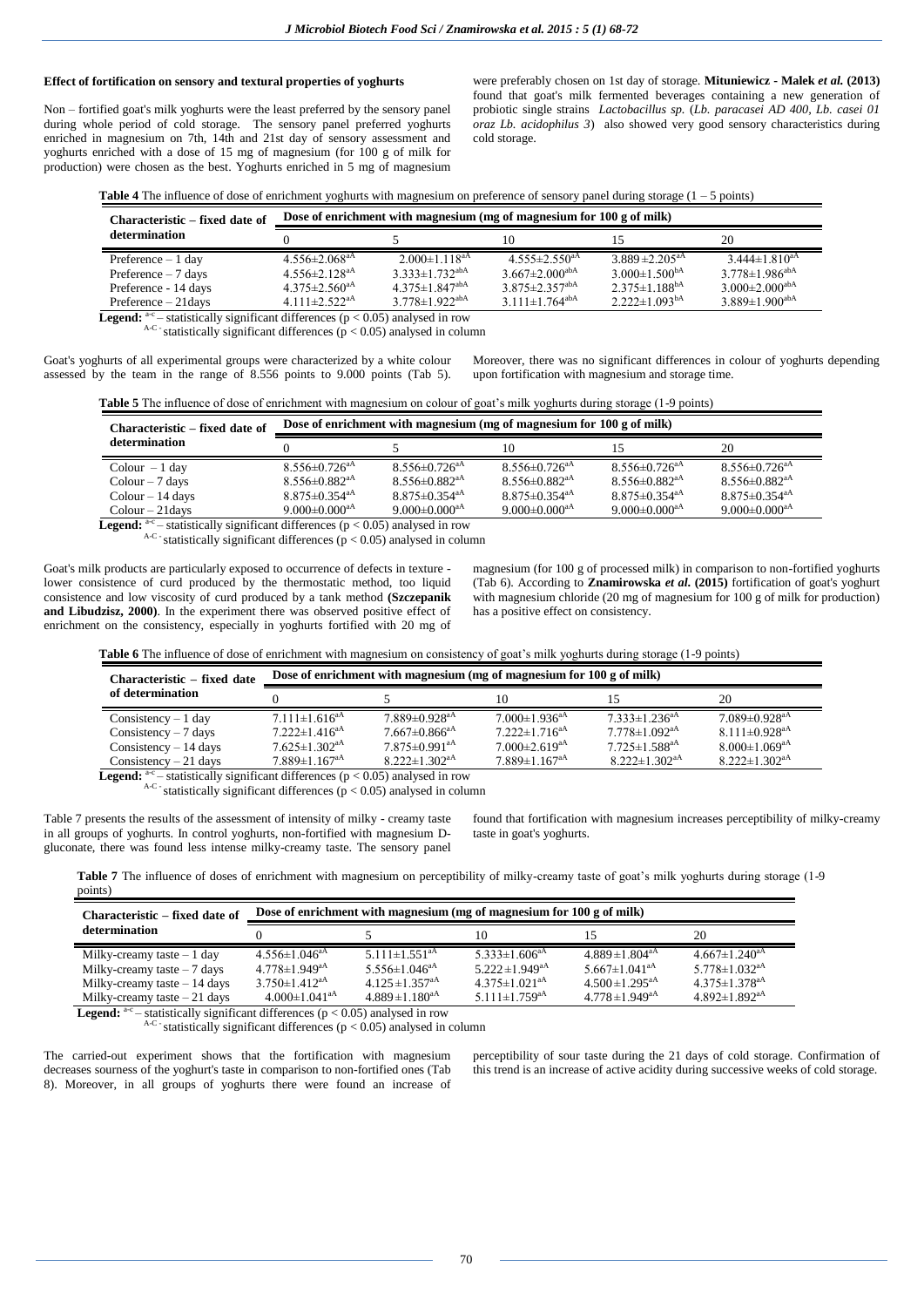**Table 8** The influence of dose of enrichment with magnesium on perceptibility of sour taste of goat's milk yoghurts (1-9 points) during storage

| Characteristic – fixed date of | Dose of enrichment with magnesium (mg of magnesium for 100 g of milk) |                                 |                                 |                                 |                                 |  |
|--------------------------------|-----------------------------------------------------------------------|---------------------------------|---------------------------------|---------------------------------|---------------------------------|--|
| determination                  |                                                                       |                                 | 10                              |                                 | 20                              |  |
| Sour taste $-1$ day            | $5.167 \pm 1.871$ <sup>aA</sup>                                       | $4.667 \pm 1.323$ <sup>aA</sup> | $4.444 \pm 1.944$ <sup>aA</sup> | $4.111 \pm 1.261$ <sup>aA</sup> | $4.222 \pm 1.438$ <sup>aA</sup> |  |
| Sour taste $-7$ days           | $5.000 \pm 1.936$ <sup>aA</sup>                                       | $4.667 \pm 1.803$ <sup>aA</sup> | $4.333 \pm 1.121$ <sup>aA</sup> | $4.444 \pm 1.236$ <sup>aA</sup> | $4.444 \pm 1.068$ <sup>aA</sup> |  |
| Sour taste $-14$ days          | $5.250 \pm 1.435$ <sup>aA</sup>                                       | $4.375 \pm 1.768$ <sup>aA</sup> | $4.125 \pm 1.167$ <sup>aA</sup> | $4.875 \pm 1.357$ <sup>aA</sup> | $4.375 \pm 1.134$ <sup>aA</sup> |  |
| Sour taste $-21$ days          | $6.222 \pm 1.986^{\text{aA}}$                                         | $5.111 \pm 1.205^{\text{aA}}$   | $5.000 \pm 1.646^{\text{aA}}$   | $5.000 \pm 1.398$ <sup>aA</sup> | 5.222 $\pm$ 1.224 <sup>aA</sup> |  |

**Legend:**  $a-c$  - statistically significant differences ( $p < 0.05$ ) analysed in row

 $A-C$  -statistically significant differences ( $p < 0.05$ ) analysed in column

Unfavorable "goat" taste is caused by lipolytic processes, because in goat milk lipoprotein lipase is arranged on the surface of the fat globules in 46%, in milk's serum in 46%, while on the surface of casein micelles in 8%, which decides on a "goat" smell of milk **(Danków – Kubisz, 2007)**. Furthermore, in goat's milk fat there is shown a high proportion of short- and medium-chain fatty acids (15%), which are responsible for the specific "goat" taste and smell of milk **(Danków**  and Pikul, 2011). With extension of storage time the intensity of "goat" taste increased in yoghurts enriched with 5 mg, 10 mg, 15 mg of magnesium and in a non-fortified ones (Tab 9). The most intensive "goat" taste was determined in yoghurts not enriched in magnesium on 21st day of storage. The least intense "goat" taste was determined in yoghurts fortified with 20 mg of Mg on 14th and 21st day of storage. In these yoghurts there was not observed goat smell (1,000 pts.), abnormal taste (1,000 pts.) and smell (1,000 pts.). According to **Znamirowska** *et al.* **(2015)** the use of enrichments with magnesium and production of goat yoghurt which, as a result of fortification, does not take sour and goat taste together with extension of storage time and has a nice smell, is a good prospect for promotion of goat's milk functional beverages. The most favorable solution for the industrial technology is production of yoghurt enriched with a dose of at least 10 mg of magnesium for 100 g of milk. It is highly probable that this kind of yoghurt will be most eagerly purchased by consumers. The most intensive sour smell was found in control yoghurts on 7th, 14th and 21st day of cold storage (Tab 10). In yoghurts fortified with magnesium there was found less intense sour smell, however the results of assessmet do not showed signifcant differences between the dose of enrichment and intensivity of sour smell. Also there was not observed a significant effect of storage time on the intensity of sour smell of yoghurt.

**Table 9** The influence of dose of enrichment with magnesium on perceptibility of goat taste of goat's milk yoghurts during storage (1-9 points)

| Dose of enrichment with magnesium (mg of magnesium for 100 g of milk) |                                  |                                                                                                                                                                                                                                                                                                                                                   |                                 |                                 |
|-----------------------------------------------------------------------|----------------------------------|---------------------------------------------------------------------------------------------------------------------------------------------------------------------------------------------------------------------------------------------------------------------------------------------------------------------------------------------------|---------------------------------|---------------------------------|
|                                                                       |                                  | 10                                                                                                                                                                                                                                                                                                                                                |                                 | 20                              |
| $1.200 \pm 1.200$ <sup>aA</sup>                                       | $1.200 \pm 0.447$ <sup>aA</sup>  | $1.200 \pm 0.447$ <sup>aA</sup>                                                                                                                                                                                                                                                                                                                   | $1.200 \pm 0.447$ <sup>aA</sup> | $1.800 \pm 0.836$ <sup>aA</sup> |
| $1.500 \pm 0.836$ <sup>aAB</sup>                                      | $1.500 \pm 0.836$ <sup>aAB</sup> | $1.333 \pm 0.516^{aAB}$                                                                                                                                                                                                                                                                                                                           | $1.400 \pm 0.547^{\text{aAB}}$  | $1.800 \pm 0.836$ <sup>aA</sup> |
| $1.750 \pm 0.500^{\text{aAB}}$                                        | $1.750 \pm 0.447^{\mathrm{aAB}}$ | $1.500 \pm 0.516$ <sup>aAB</sup>                                                                                                                                                                                                                                                                                                                  | $1.500 \pm 0.500^{\text{aAB}}$  | $1.400 \pm 0.447^{\text{aAB}}$  |
| $2.333 \pm 0.266^{aB}$                                                |                                  | $2.167\pm0.858^{aB}$                                                                                                                                                                                                                                                                                                                              | $2.000 \pm 0.449$ <sup>aB</sup> | $1.200 \pm 0.447$ <sup>aB</sup> |
|                                                                       |                                  | $2.333 \pm 0.805^{aB}$<br><b>T</b> about 1, <sup>2-0</sup> . that the limit of the Count of Construction (a) $\wedge$ $\wedge$ $\wedge$ $\wedge$ $\wedge$ $\wedge$ $\wedge$ $\wedge$ $\wedge$ $\wedge$ $\wedge$ $\wedge$ $\wedge$ $\wedge$ $\wedge$ $\wedge$ $\wedge$ $\wedge$ $\wedge$ $\wedge$ $\wedge$ $\wedge$ $\wedge$ $\wedge$ $\wedge$ $\$ |                                 |                                 |

Legend: – statistically significant differences (p < 0.05) analysed in row

 $A-C$  statistically significant differences ( $p < 0.05$ ) analysed in column

**Table 10** The influence of dose of enrichment with magnesium on perceptibility of sour smell of goat's milk yoghurts during storage (1-9 points)

| Characteristic – fixed date of |                                 | Dose of enrichment with magnesium (mg of magnesium for 100 g of milk) |                                 |                                  |                                 |
|--------------------------------|---------------------------------|-----------------------------------------------------------------------|---------------------------------|----------------------------------|---------------------------------|
| determination                  |                                 |                                                                       | 10                              |                                  | 20                              |
| Sour smell $-1$ day            | $3.222 \pm 1.922^{aA}$          | $3.444 \pm 1.506$ <sup>aA</sup>                                       | $3.000 \pm 1.500$ <sup>aA</sup> | $2.444 \pm 1.590$ <sup>aA</sup>  | $2.444 \pm 1.333$ <sup>aA</sup> |
| Sour smell $-7$ days           | $4.000 \pm 1.550$ <sup>aA</sup> | $3.449 \pm 1.616^{abA}$                                               | $2.189 \pm 1.364^{\text{bA}}$   | $2.667 \pm 1.871$ <sup>abA</sup> | $2.333 \pm 1.936^{ab}$          |
| Sour smell $-14$ days          | $4.050 \pm 1.435$ <sup>aA</sup> | $3.125 \pm 1.808$ <sup>aA</sup>                                       | $2.125 \pm 0.835$ <sup>aA</sup> | $2.500 \pm 1.604$ <sup>aA</sup>  | $2.750 \pm 1.832$ <sup>aA</sup> |
| Sour smell $-21$ days          | $4.000 \pm 1.500$ <sup>aA</sup> | $3.444 \pm 1.068$ <sup>aA</sup>                                       | $3.111 \pm 1.261$ <sup>aA</sup> | $3.444 \pm 1.509$ <sup>aA</sup>  | $3.444 \pm 1.667$ <sup>aA</sup> |

**Legend:**  $a-c$  – statistically significant differences ( $p < 0.05$ ) analysed in row

 $A-C$  statistically significant differences ( $p < 0.05$ ) analysed in column

Goat's milk yoghurts are particularly exposed to occurrence of defects in texture - the most important characteristics of quality of milk fermented beverages **(Lankes** *et al***., 1998; Szczepanik and Libudzisz, 2000; Wszołek, 1997)**. Defects in texture, besides defects in taste and smell, are the cause of lower consumer acceptance of this group of dairy products. The acid curd from goat's milk is characterized by lower conciseness and viscosity than the curd from cow's milk **(Szczepanik and Libudzisz, 2000; Wszołek, 1997)**. The conducted tests proved that the highest hardness of curd was observed in yoghurts enriched in 15 mg and 20 mg of magnesium during whole period of storage (Tab 11). The lowest hardness was observed in non-fortified yogurts (0 mg of magnesium) for the whole period of the experiment. Enrichment with magnesium increases the hardness of yoghurts. There were found significant differences in hardness of curd in yoghurts enriched with 0 mg, 5 mg of magnesium and hardness of yoghurts fortified in 15 mg and 20 mg of magnesium (p≤0.05). According to **Mituniewicz – Małek** *et al.* **(2013)** hardness of drink produced with the use of *Lb. acidophilus* 3 inoculant on 21st day of cold storage was 0.466 N.

The effect of the applied dose of magnesium on the cohesiveness of yoghurt from goat's milk is shown in table 12. Enrichment with magnesium does not significantly affect on the cohesiveness of yoghurt and the obtained values were in the range from 0.537 to 0.723. There was not observed a significant difference in adhesiveness of yoghurts during whole period of storage.

**Table 11** The influence of dose of enrichment with magnesium on hardness of curds in goat's milk yoghurts during storage (N)

| Characteristic – fixed date of<br>determination                                                     |                                 | Dose of enrichment with magnesium (mg of magnesium for 100 g of milk) |                                 |                                 |                                 |  |
|-----------------------------------------------------------------------------------------------------|---------------------------------|-----------------------------------------------------------------------|---------------------------------|---------------------------------|---------------------------------|--|
|                                                                                                     |                                 |                                                                       | 10                              |                                 | 20                              |  |
| Hardness $-1$ day                                                                                   | $0.890 \pm 0.112$ <sup>aA</sup> | $0.766 \pm 0.065$ <sup>aA</sup>                                       | $0.895 \pm 0.073^{bA}$          | $1.222 \pm 0.361^{\text{cA}}$   | $1.138 \pm 0.345$ <sup>cA</sup> |  |
| $Hardness - 7 days$                                                                                 | $0.860 \pm 0.042^{\text{aA}}$   | $0.750 \pm 0.110^{aA}$                                                | $0.873 \pm 0.094$ <sup>aA</sup> | $1.190 \pm 0.362^{bA}$          | $1.308 \pm 0.287$ <sup>cA</sup> |  |
| $Hardness - 14 days$                                                                                | $0.673 \pm 0.085$ <sup>aA</sup> | $0.760 \pm 0.090^{\text{aA}}$                                         | $0.895 \pm 0.110^{aA}$          | $1.180 \pm 0.420$ <sup>bA</sup> | $1.281 \pm 0.227$ <sup>cA</sup> |  |
| $Hardness - 21$ days                                                                                | $0.691 \pm 0.091^{\text{aA}}$   | $0.810\pm0.060^{\text{aA}}$                                           | $0.880 \pm 0.112^{bA}$          | $1.152 \pm 0.308$ <sup>bA</sup> | $1.506 \pm 0.103$ <sup>cB</sup> |  |
| <b>Legend</b> <sup>a-c</sup> – statistically significant differences ( $p < 0.05$ ) analysed in row |                                 |                                                                       |                                 |                                 |                                 |  |

 $A-C$ -statistically significant differences ( $p < 0.05$ ) analysed in column